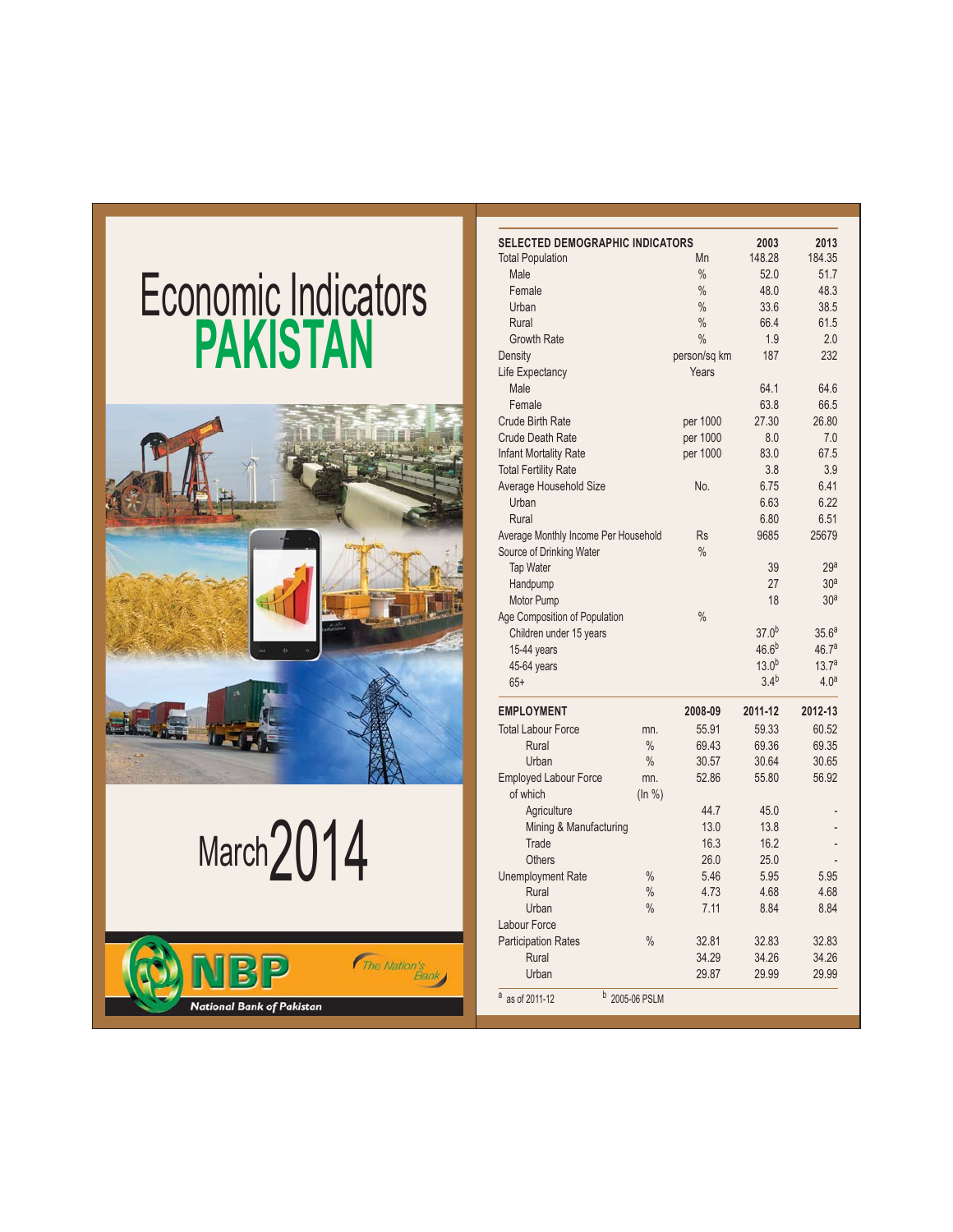| <b>LITERACY</b><br>(ln %)<br>(10 years & above) | Pakistan                               | <b>Balochistan</b> | 2011-12 | Khyber Punjab | Sindh                    |
|-------------------------------------------------|----------------------------------------|--------------------|---------|---------------|--------------------------|
|                                                 |                                        |                    |         | Pakhtunkhwa   |                          |
| Total                                           | 58                                     | 46                 |         | 52<br>60      | 60                       |
| Urban                                           | 75                                     | 62                 |         | 65<br>75      | 78                       |
| Rural                                           | 49                                     | 40                 |         | 50<br>52      | 41                       |
| Male                                            | 70                                     | 65                 |         | 72<br>70      | 72                       |
| Female                                          | 47                                     | 23                 |         | 35<br>51      | 47                       |
| <b>NATIONAL ACCOUNTS</b>                        |                                        |                    | 2008-09 | 2011-12       | $2012 - 13^{p}$          |
| GNP                                             |                                        |                    |         |               |                          |
| Size <sup>†</sup>                               |                                        | Rs.bn.             | 13070   | 21126         | 24010                    |
| Growth Rate*                                    |                                        | $\frac{0}{0}$      | 2.2     | 4.0           | 5.8                      |
| GDP                                             |                                        |                    |         |               |                          |
| $Size^{\dagger}$                                |                                        | $Rs$ bn.           | 12724   | 20091         | 22909                    |
| Growth Rate*                                    |                                        | $\frac{0}{0}$      | 1.7     | 4.4           | 3.6                      |
| Per Capita Income                               |                                        | 000 Rupees         | 77.7    | 118.1         | 131.5                    |
| Sectoral Growth Rate*                           |                                        | $\frac{0}{0}$      |         |               |                          |
| <b>Agricultural Sector</b>                      |                                        |                    | 3.5     | 3.5           | 3.3                      |
| <b>Industrial Sector</b>                        |                                        |                    | $-5.2$  | 2.7           | 3.5                      |
| Large-scale Manufacturing                       |                                        |                    | $-6.0$  | 1.2           | 2.8                      |
| Construction                                    |                                        |                    | $-9.9$  | 3.2           | 5.2                      |
| <b>Services Sector</b>                          |                                        |                    | 1.3     | 5.3           | 3.7                      |
| Transport, Storage & Communication              |                                        |                    | 5.0     | 8.9           | 3.4                      |
| Wholesale & Retail Trade                        |                                        |                    | $-3.0$  | 1.7           | 2.5                      |
| Finance & Insurance                             |                                        |                    | $-9.6$  | 1.0           | 6.6                      |
| <b>GDP Composition</b>                          |                                        | $\frac{0}{0}$      |         |               |                          |
| <b>Agricultural Sector</b>                      |                                        |                    | 22.5    | 21.5          | 21.4                     |
| <b>Industrial Sector</b>                        |                                        |                    | 20.9    | 20.9          | 20.9                     |
| Mining & Quarrying                              |                                        |                    | 3.2     | 3.0           | 3.1                      |
| Manufacturing                                   |                                        |                    | 13.8    | 13.2          | 13.2                     |
| Construction                                    |                                        |                    | 2.5     | 2.3           | 2.4                      |
| <b>Services Sector</b>                          |                                        |                    | 56.6    | 57.6          | 57.7                     |
| Transport, Storage & Communication              |                                        |                    | 13.3    | 13.7          | 13.7                     |
| Wholesale & Retail Trade                        |                                        |                    | 19.3    | 18.3          | 18.2                     |
| Finance & Insurance                             |                                        |                    | 3.5     | 2.9           | 3.0                      |
| <b>INVESTMENT AND SAVINGS</b>                   |                                        |                    | 2008-09 | 2011-12       | 2012-13                  |
| as % of GDP                                     |                                        |                    |         |               |                          |
| <b>Gross Total Investment</b>                   |                                        |                    | 17.5    | 14.9          | 14.2                     |
| <b>Gross Fixed Investment</b>                   |                                        |                    | 15.9    | 13.3          | 12.6                     |
| <b>Public Sector</b>                            |                                        |                    | 4.3     | 3.7           | 3.9                      |
| <b>Private Sector</b>                           |                                        |                    | 11.7    | 9.6           | 8.7                      |
| <b>National Savings</b>                         |                                        |                    | 12.0    | 12.9          | 13.8                     |
| <b>Domestic Savings</b>                         |                                        |                    | 9.4     | 7.7           | 9.0                      |
| † At current market prices                      | * At constant factor cost of 1999-2000 |                    |         |               | <sup>p</sup> Provisional |

| <b>AGRICULTURE</b>                         |                         |              | 2011-12      | $2012 - 13^{p}$ |
|--------------------------------------------|-------------------------|--------------|--------------|-----------------|
|                                            |                         | 2008-09      |              |                 |
| Total cropped area                         | Mn. Hectares            | 24.12        | 22.45        | 22.45           |
| Improved seed distribution                 | 000 tonnes              | 296.91       | 361.01       | 319.23          |
| Fertilizer offtake                         | 000 NTonnes             | 3711         | 3861         | 2709            |
| Number of tubewells                        | <b>000 Nos</b>          | 1070         | 1104         | 1104            |
| Water availability*                        | <b>MAF</b>              | 131.51       | 135.86       | 137.51          |
| <b>AGRICULTURAL PRODUCTION</b>             |                         | 2008-09      | 2011-12      | $2012 - 13^{p}$ |
| <b>Major Crops</b>                         |                         |              |              |                 |
| Wheat                                      | mn.tonnes               | 24.03        | 23.47        | 24.30           |
| <b>Rice</b>                                | mn.tonnes               | 6.95         | 6.20         | 5.54            |
| Sugarcane                                  | mn.tonnes               | 50.04        | 58.40        | 63.75           |
| Cotton                                     | mn.bales                | 11.82        | 13.60        | 13.03           |
| <b>Yield Per Hectare</b>                   |                         |              |              |                 |
| Wheat                                      | kgs                     | 2657         | 2714         | 2797            |
| <b>Rice</b>                                | kgs                     | 2346         | 2396         | 2398            |
| Sugarcane                                  | tonnes                  | 48.6         | 55.2         | 56.5            |
| Cotton                                     | kgs                     | 713          | 816          | 770             |
| <b>Credit Disbursement</b>                 | Rs.bn.                  | 233.0        | 293.85       | 336.11          |
| <b>Commercial Banks</b>                    | $\%$                    | 65.4         | 70.5         | 72.0            |
| Zarai Taragiati Bank Ltd                   | $\frac{0}{0}$           | 32.2         | 22.5         | 20.0            |
| Cooperatives                               | $\frac{0}{0}$           | 2.4          | 2.9          | 2.5             |
| Microfinance Banks                         | $\frac{0}{0}$           |              | 4.1          | 5.5             |
| <b>INDUSTRIAL/MINERAL PRODUCTION</b>       |                         | 2008-09      | 2011-12      | $2012 - 13^{p}$ |
| <b>Major Items</b>                         |                         |              |              |                 |
| <b>Cotton Yarn</b>                         | 000 tonnes              | 2913         | 2955         | 3018            |
| <b>Cotton Cloth</b>                        | mn.sq.mts<br>000 tonnes | 1017<br>3190 | 1023<br>4634 | 1029<br>5074    |
| Sugar<br><b>Vegetable Ghee</b>             | 000 tonnes              | 1060         | 1105         | 1150            |
| Fertilizers                                | 000 tonnes              | 6285         | 5978         | 5718            |
| Cement                                     | mn.tonnes               | 28.4         | 29.6         | 31.1            |
| Chemicals                                  | 000 tonnes              | 723          | 666          | 653             |
| Pig Iron                                   | 000 tonnes              | 791          | 249          | 201             |
| <b>Natural Gas</b>                         | bn cubic feet           | 1461         | 1559         | 1506            |
| Crude Oil                                  | mn.barrels              | 24           | 25           | 28              |
| Coal                                       | mn.tonnes               | 3.68         | 3.20         | 3.24            |
| Limestone                                  | mn.tonnes               | 33.20        | 35.02        | 33.52           |
| <b>BALANCE OF PAYMENTS</b>                 | \$bn.                   | 2008-09      | 2011-12      | $2012 - 13^{p}$ |
| <b>Trade Balance</b>                       |                         | $-12.6$      | $-15.8$      | $-15.4$         |
| <b>Services</b>                            |                         | $-3.4$       | $-3.2$       | $-1.5$          |
| Income                                     |                         | $-4.4$       | $-3.2$       | $-3.7$          |
| <b>Current Transfers (Net)</b>             |                         | 11.15        | 17.5         | 18.1            |
| <b>Workers Remittances</b>                 |                         | 7.8          | 13.2         | 13.9            |
| <b>Current Account Balance</b>             |                         | $-9.3$       | $-4.7$       | $-2.5$          |
| Inflow of Foreign Investment               | \$m.                    | 2665.4       | 707.8        | 1580.7          |
| <b>RESERVES &amp; EXCHANGE RATE</b>        |                         | 2008-09      | 2011-12      | 2012-13         |
| <b>Gold &amp; Forex Reserves</b>           | \$mn.                   | 13971        | 16493        | 11005           |
| <b>Liquid Reserves</b>                     | $$m0$ .                 | 9527         | 10856        | 6047            |
| Exchange Rate (end-Period)                 | Rs per \$               | 81.2551      | 94.4204      | 98.9093         |
| * At farm gate<br><sup>p</sup> Provisional |                         |              |              |                 |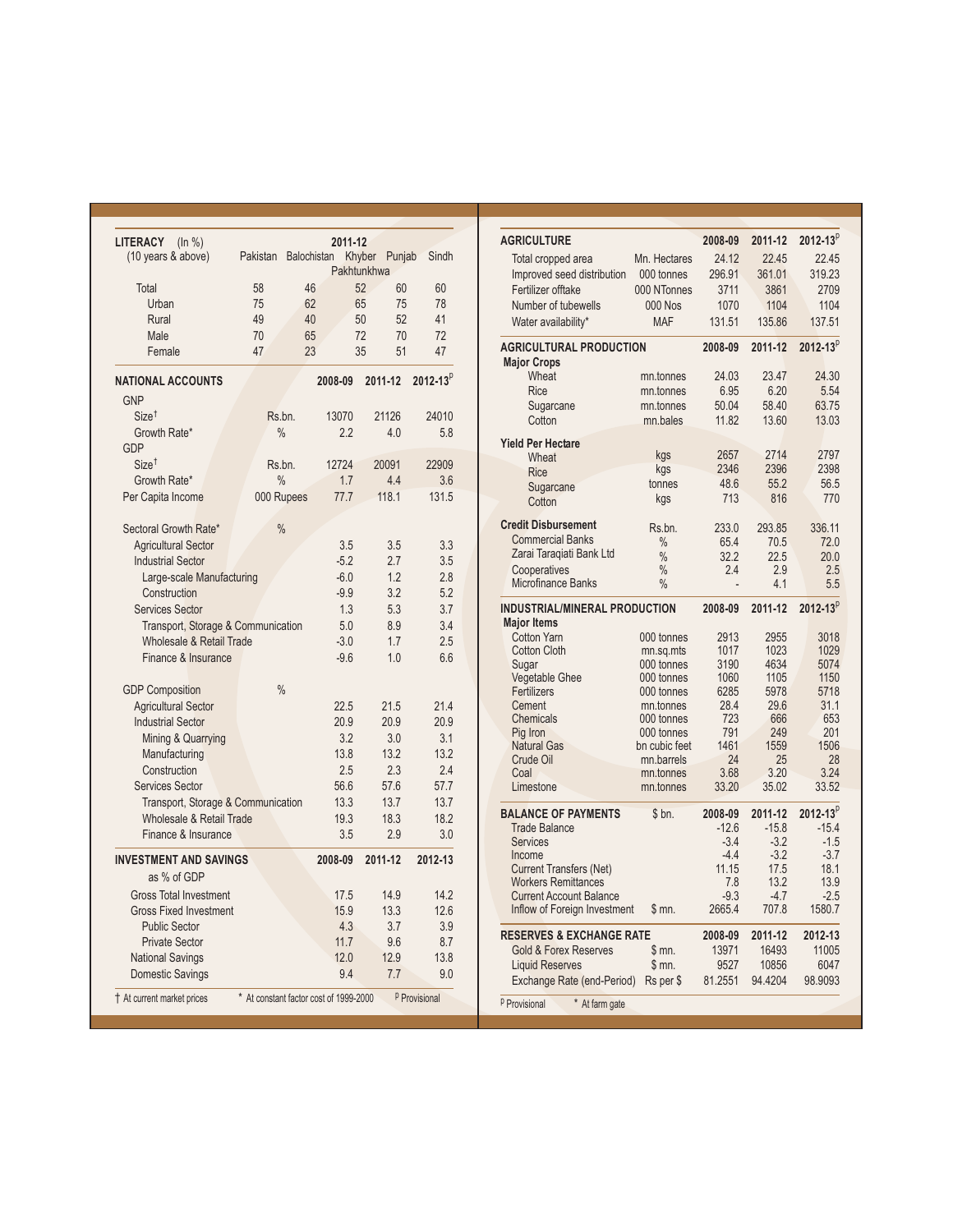| <b>FOREIGN TRADE</b>                             | (\$m <sub>0</sub> )                   | 2008-09                   | 2011-12      | 2012-13            |
|--------------------------------------------------|---------------------------------------|---------------------------|--------------|--------------------|
| <b>Total Exports</b>                             |                                       | 17688                     | 23624        | 24515              |
| <b>Major Items</b>                               |                                       |                           |              |                    |
| Rice<br><b>Cotton Yarn</b>                       |                                       | 1976<br>1100              | 2062<br>1810 | 1919<br>2244       |
| <b>Cotton Cloth</b>                              |                                       | 1919                      | 2442         | 2691               |
| Hosiery, Bedwear & Towels                        |                                       | 4040                      | 4411         | 4592               |
| <b>Readymade Garments</b>                        |                                       | 1241                      | 1616         | 1815               |
| <b>Synthetic Textiles</b>                        |                                       | 318                       | 546          | 406                |
| Made up Articles                                 |                                       | 486                       | 591          | 592                |
|                                                  | Leather & Manufactures Incl. footwear | 963                       | 1068         | 1161               |
| <b>Engineering Goods</b>                         |                                       | 265                       | 277          | 289                |
| <b>Sports Goods</b>                              |                                       | 272                       | 338          | 329                |
| <b>Chemicals &amp; Pharma Products</b>           |                                       | 603                       | 1075         | 868                |
| Cement                                           |                                       | 573                       | 499          | 578                |
| Jewellery                                        |                                       | 287                       | 916          | 1178               |
| <b>Total Imports</b><br>Major Items              |                                       | 34822                     | 44912        | 44950              |
| Теа                                              |                                       | 223                       | 351          | 368                |
| Edible Oil                                       |                                       | 1478                      | 2426         | 2037               |
| <b>Pulses</b>                                    |                                       | 236                       | 434          | 327                |
| Petroleum Crude & Products                       |                                       | 9510                      | 15253        | 14917              |
| <b>Power Generating Machinery</b>                |                                       | 1749                      | 1040         | 977                |
| Telecom                                          |                                       | 961                       | 1268         | 1492               |
| <b>Road Motor Vehicles</b>                       |                                       | 929                       | 1656         | 1453               |
| <b>Electrical Machinery</b>                      |                                       | 778                       | 812          | 824                |
| <b>Textile Machinery</b>                         |                                       | 212                       | 444          | 387                |
| Air Crafts, Ships & Boats                        |                                       | 403                       | 520          | 606                |
| Iron & Steel / Scrap<br><b>Plastic Material</b>  |                                       | 2088<br>1140              | 1944<br>1529 | 2266<br>1426       |
| Fertilizers                                      |                                       | 539                       | 1244         | 615                |
| Raw Cotton & Textile Items                       |                                       | 960                       | 1145         | 1533               |
| <b>Insecticides &amp; Med Products</b>           |                                       | 685                       | 834          | 921                |
| Paper & Paper Board                              |                                       | 317                       | 399          | 376                |
| Synthetic Fibre & Yarn                           |                                       | 600                       | 1106         | 933                |
| <b>CAPITAL MARKET</b>                            |                                       | 2008-09                   | 2011-12      | 2012-13            |
| KSE - 100 Index                                  | Nov 1991=1000                         | 7162                      | 13801        | 21006              |
| Turnover of Shares (KSE)                         | bn.shares                             | 28.3                      | 38.0         | 54.3               |
| Average Daily Share Volume                       | Mn                                    | 115.6                     | 150.0        | 190.0 <sup>a</sup> |
| <b>Market Capitalisation</b>                     | Rs.bn.                                | 2120.6                    | 3518.1       | 5154.7             |
| <b>Listed Companies</b>                          | Nos.                                  | 651                       | 591          | 571a               |
| <b>Listed Capital</b>                            | Rs.bn.                                | 782                       | 1070         | 1106 <sup>a</sup>  |
| New Companies Listed                             | Nos.                                  | 8                         | 3            |                    |
| <b>PRICE INDICES</b>                             |                                       | 2008-09                   | 2011-12      | 2012-13            |
| (Period Average*)                                | $\frac{0}{0}$                         |                           |              |                    |
| <b>Consumer Price Index</b>                      |                                       | 20.8                      | 11.0         | 7.4                |
| <b>Wholesale Price Index</b>                     |                                       | 18.2                      | 10.4         | 7.3                |
| Sensitive Price Indicator<br><b>GDP Deflator</b> |                                       | 22.7<br>20.67             | 8.9<br>5.63  | 6.1<br>7.50        |
| Core Inflation <sup>b</sup>                      |                                       | 17.6                      | 10.6         | 9.6                |
| <b>Bullion Prices</b>                            | Rs.per 10 grams                       | 22195                     | 48444        | 50744              |
| a<br>end-March                                   | * Average July to June basis          | b<br>Non-food, non-energy |              |                    |

| <b>WORKERS' REMITTANCES (\$ Mn)</b>        | 2008-09   | 2011-12     | 2012-13     |
|--------------------------------------------|-----------|-------------|-------------|
| <b>Gulf Region</b>                         |           |             |             |
| Saudi Arabia                               | 1560      | 3687        | 4105        |
| <b>UAE</b>                                 | 1689      | 2849        | 2750        |
| Kuwait                                     | 432       | 582         | 619         |
| Sultanat-e-Oman                            | 278       | 383         | 385         |
| Qatar                                      | 340       | 319         | 321         |
| <b>Bahrain</b>                             | 153       | 211         | 283         |
| <b>Other than Gulf Region</b>              |           |             |             |
| <b>USA</b>                                 | 1736      | 2334        | 2186        |
| UK                                         | 606       | 1521<br>178 | 1946<br>177 |
| Canada                                     | 79<br>101 | 89          | 83          |
| Germany                                    | 19        | 34          | 30          |
| Switzerland                                |           | 45          |             |
| France<br>Norway                           | 19<br>25  | 38          | 36<br>38    |
|                                            | 30        | 53          | 53          |
| Spain<br>Australia                         | 34        | 114         | 150         |
| Italy                                      | 31        | 41          | 36          |
| <b>Other Countries</b>                     | 679       | 708         | 724         |
| <b>Total</b>                               | 7811      | 13186       | 13922       |
|                                            |           |             |             |
| <b>FOREIGN DIRECT INVESTMENT (\$ Mn)</b>   | 2008-09   | 2011-12     | 2012-13     |
| <b>Total Inflows</b>                       | 3720      | 821         | 1456        |
| By Major Economic Groups                   |           |             |             |
| Food                                       | 152.1     | 15.6        | 532.7       |
| Communications                             | 879.1     | (315.2)     | (381.7)     |
| <b>Financial Business</b>                  | 707.6     | 64.4        | 314.1       |
| Power                                      | 122.4     | (84.9)      | 26.8        |
| Oil & Gas Explorations                     | 775.0     | 629.4       | 559.8       |
| Trade                                      | 166.6     | 25.3        | 5.1         |
| <b>Chemicals &amp; Pharmaceuticals</b>     | 104.7     | 98.2        | 31.2        |
| Construction                               | 93.4      | 72.1        | 47.7        |
| <b>Transport &amp; Transport Equipment</b> | 82.5      | 49.0        | 69.2        |
| (Automobiles)                              | 82.5      | 31.6        | 25.1        |
| <b>Textiles</b>                            | 36.9      | 30.3        | 13.9        |
| <b>Others</b>                              | 517.2     | 205.2       | 212.1       |
| <b>FOREIGN PRIVATE INVESTMENT (\$ Mn)</b>  | 2008-09   | 2011-12     | 2013-14     |
| <b>Net Inflows</b>                         | 2665.4    | 707.8       | 1580.7      |
| <b>USA</b>                                 | 427.4     | 269.8       | 354.3       |
| <b>UK</b>                                  | 185.7     | 177.7       | 584.1       |
| Germany                                    | 77.0      | 28.1        | 9.5         |
| Japan                                      | 68.2      | 31.0        | 34.5        |
| Netherlands                                | 47.6      | 13.2        | (108.4)     |
| <b>Belgium</b>                             | 48.9      |             | 0.3         |
| Norway                                     | 101.1     | (275.0)     | (258.4)     |
| Hong Kong                                  | 158.6     | (52.9)      | 206.3       |
| Australia                                  | 87.8      | 45.8        | 24.5        |
| Switzerland                                | 202.5     | 144.5       | 161.1       |
| Italy                                      |           | 200.1       | 199.4       |
| Malaysia                                   | 211.2     | 9.7         | 0.9         |
| Saudi Arabia                               | (90.0)    | (79.8)      | 3.3         |
| <b>UAE</b>                                 | 227.6     | 53.8        | 30.5        |
| <b>Other Countries</b>                     | 911.8     | 141.8       | 338.7       |
|                                            |           |             |             |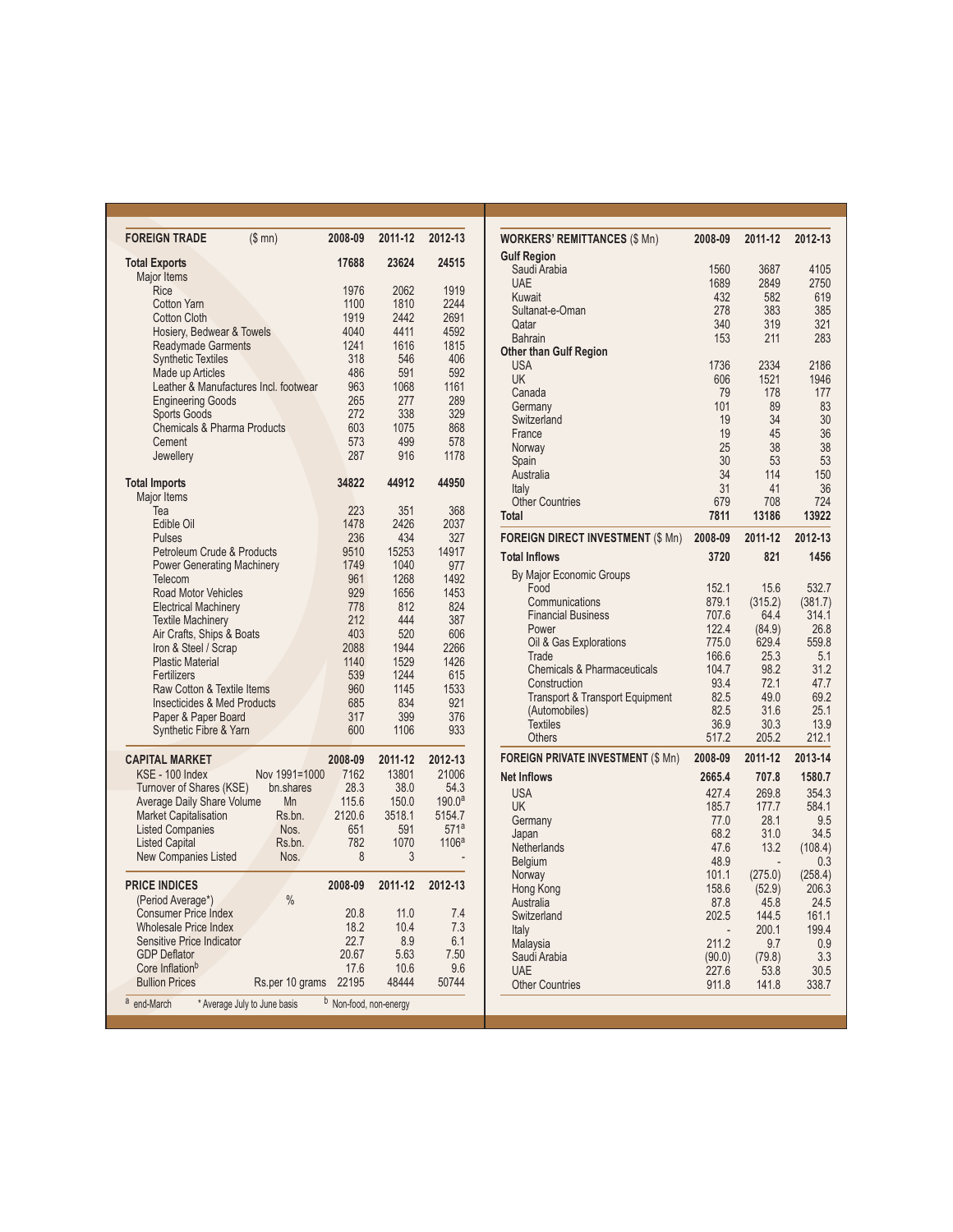| <b>BANKING</b>                                       |               | 2008-09        | 2011-12        | 2012-13        |
|------------------------------------------------------|---------------|----------------|----------------|----------------|
| <b>Scheduled Banks</b>                               | Nos.          | 40             | 38             | 38             |
| <b>Foreign Banks</b>                                 | Nos.          | $\overline{7}$ | $\overline{7}$ | $\overline{7}$ |
| <b>Scheduled Banks' Branches</b>                     | Nos.          | 8774           | 9838           | 10361          |
| Foreign Banks' Branches                              | Nos.          | 88             | 46             | 29             |
| <b>Scheduled Banks Deposits</b>                      | Rs.bn.        | 4137.6         | 6219.3         | 7134.5         |
| <b>Scheduled Banks Advances</b>                      | Rs.bn.        | 3080.3         | 3530.0         | 3641.8         |
| <b>Scheduled Banks Assets</b>                        | Rs.bn.        | 9436.1         | 12931.8        | 16086.1        |
| <b>Online Branches</b>                               | Nos.          | 6040           | 9291           | 10013          |
| <b>ATMs</b>                                          | Nos.          | 3999           | 5745           | 6757           |
| <b>Debit Cards</b>                                   | 000 Nos.      | 6395           | 15984          | 20267          |
| <b>RATE OF RETURN</b>                                | $\frac{0}{0}$ |                |                |                |
| Weighted Avg Rate of Return on Advances              |               | 14.25          | 12.81          | 11.66          |
| Weighted Avg Rate of Return on Deposits              |               | 4.44           | 4.56           | 4.38           |
| SBP Reserve Repo Rate                                |               | 14.0           | 12.0           | 9.0            |
| 6-Month Treasury Bills Weighted Average <sup>a</sup> |               | 12.0           | 11.9           | 8.9            |
| <b>ISLAMIC BANKING</b>                               |               | Dec-07         | <b>Dec-12</b>  | June-13        |
| <b>Full Fledged Islamic Banks</b>                    | Nos.          | 6              | 5              | 5              |
| Full Fledged Islamic Banks Branches                  | Nos.          | 186            | 650            | 661            |
| Stand-alone Branches of                              |               |                |                |                |
| <b>Existing Scheduled Banks</b>                      | Nos.          | 101            | 359            | 369            |
| <b>Deposits</b>                                      | Rs.bn.        | 136.5          | 682.6          | 750.7          |
|                                                      | Rs.bn.        | 102.0          | 241.8          | 266.0          |
| Financing (Advances+Bills)                           |               |                |                |                |
| <b>MONETARY SECTOR</b>                               |               | 2008-09        | 2011-12        | 2012-13        |
| Currency in Circulation                              | Rs.bn.        | 1152.2         | 1673.7         | 1938.2         |
| Reserve Money Growth Rate                            | $\frac{0}{0}$ | 1.86           | 11.35          | 15.82          |
| Private Sector Credit/GDP                            | $\frac{0}{0}$ | 22.02          | 16.81          | 14.66          |
| M <sub>2</sub> /GDP                                  | $\frac{0}{0}$ | 0.39           | 0.38           | 0.39           |
| <b>Money Multiplier</b>                              | $\frac{0}{0}$ | 3.41           | 3.49           | 3.49           |
| M <sub>2</sub> Growth Rate                           | $\frac{0}{0}$ | 9.56           | 14.14          | 15.91          |
| <b>COMMERCIAL ENERGY SUPPLIES</b>                    |               | 2008-09        | 2011-12        | 2012-13*       |
| Crude Oil                                            |               |                |                |                |
| <b>Local Extraction</b>                              | mn.bls.       | 24.0           | 24.6           | 20.5           |
| Imports                                              | mn.bls.       | 62.1           | 47.1           |                |
| Coal                                                 |               |                |                |                |
| Production                                           | 000 tonnes    | 3738           | 3613           | 1770           |
| Imports                                              | 000 tonnes    | 4652           | 4057           | 2695           |
| <b>Natural Gas</b>                                   |               |                |                |                |
| Production                                           | bn.cu.ft.     | 1460.7         | 1559.0         | 1139.2         |
| <b>Electricity Generation</b>                        | qwh           | 91843          | 95365          | 62729          |
| Hydel                                                | $\frac{0}{0}$ | 30.2           | 30.0           | 32.7           |
| Thermal                                              | $\%$          | 67.8           | 64.3           | 62.0           |
| <b>Nuclear</b>                                       | $\frac{0}{0}$ | 1.8            | 5.4            | 5.3            |
| Imported                                             | $\frac{0}{0}$ | 0.2            | 0.3            |                |
| a end-Period                                         | * July-March  |                |                |                |

| PROFILE OF DOMESTIC & EXTERNAL DEBT              |               | 2008-09  | 2011-12      | 2012-13        |
|--------------------------------------------------|---------------|----------|--------------|----------------|
| <b>Total Debt &amp; Liabilities</b>              | Rs.bn.        | 8746     | 14553        | 16228          |
| as % of GDP                                      |               | 66       | 72           | 71             |
| <b>Total External Debt &amp; Liabilities</b>     | \$bn.         | 4259     | 6196         | 5925           |
| as % of GDP                                      |               | 32       | 31           | 26             |
| <b>Short Term External Debt</b>                  | \$m.          | 652      | 381          | 8              |
| <b>Govt Domestic Debt</b>                        | Rs.bn.        | 3861     | 7638         | 9521           |
| <b>Permanent Debt</b>                            |               | 678      | 1696         | 2175           |
| <b>Floating Debt</b>                             |               | 1904     | 4143         | 5195           |
| <b>Unfunded Debt</b>                             |               | 1271     | 1798         | 2147           |
| Foreign Currency Loan                            |               | 8        | $\mathbf{1}$ | $\overline{4}$ |
| Domestic Debt as % of GDP                        |               | 29       | 38           | 42             |
| <b>National Saving Schemes</b>                   |               |          |              |                |
| (Outstanding amount)                             | Rs.bn.        | 1360.8   | 2009.8       | 2395.8         |
| <b>External Debt Servicing</b>                   | \$mn.         | 3996.0   | 4312.4       | 5978.6         |
| External Debt Servicing as % of                  |               |          |              |                |
| exports of goods & services                      |               | 16.6     | 14.1         | 18.8           |
| Per Capita External Debt                         | \$            | 304      | 353          | 315            |
| Per Capita Debt Servicing                        | \$            | 24       | 24           | 33             |
| Foreign Economic Assistance                      | \$ mn.        | 4663     | 3043         | 2869           |
| Loans                                            |               | 4093     | 2633         | 2500           |
| Grants                                           |               | 570      | 410          | 370            |
| Outstanding Position of                          |               | 3344.6   | 3496.6       | 2810.1         |
| <b>Foreign Private Debt</b><br>by Economic Group | \$ mn.        |          |              |                |
| Power                                            |               | 446.4    | 720.0        | 850.6          |
| Communications                                   |               | 1204.3   | 1070.4       | 573.3          |
| Transport                                        |               | 917.0    | 843.0        | 637.7          |
|                                                  |               |          |              |                |
| <b>PUBLIC FINANCE</b>                            |               | 2008-09  | 2011-12      | 2012-13        |
| (Federal Government)                             |               |          |              |                |
| <b>Gross Revenue Receipts</b>                    | Rs.bn.        | 1783.6   | 2536.7       | 2836.6         |
| Tax Revenue*                                     | Rs.bn.        | 1180.5   | 2024.6       | 2124.6         |
| <b>Direct Taxes</b>                              | $\frac{0}{0}$ | 39.0     | 36.8         | 36.7           |
| <b>Indirect Taxes</b>                            | $\frac{0}{0}$ | 61.0     | 63.2         | 63.2           |
| Non-Tax Revenue                                  | Rs.bn.        | 603.1    | 512.2        | 712.0          |
| <b>Less Transfer to Provinces</b>                | Rs.bn.        | 559.8    | 1208.6       | 1221.0         |
| Revenue Receipts (Net)                           | Rs.bn.        | 1223.7   | 1328.1       | 1615.5         |
| <b>Current Expenditure</b>                       | Rs.bn.        | 1649.2   | 2631.9       | 2907.0         |
| Debt Servicing & Foreign                         |               |          |              |                |
| Loans Repayments                                 | $\frac{0}{0}$ | 45.6     | 37.3         | 41.8           |
| Defence Expenditure                              | $\frac{0}{0}$ | 18.8     | 19.4         | 19.6           |
| Revenue Surplus/Deficit                          | Rs.bn.        | $(-)664$ | $(-)1303.8$  | $(-)1291.5$    |
| <b>Public Sector Development</b><br>Programme    | Rs.bn.        | 418.9    | 734.0        | 851.4          |
| * Including surcharges                           |               |          |              |                |